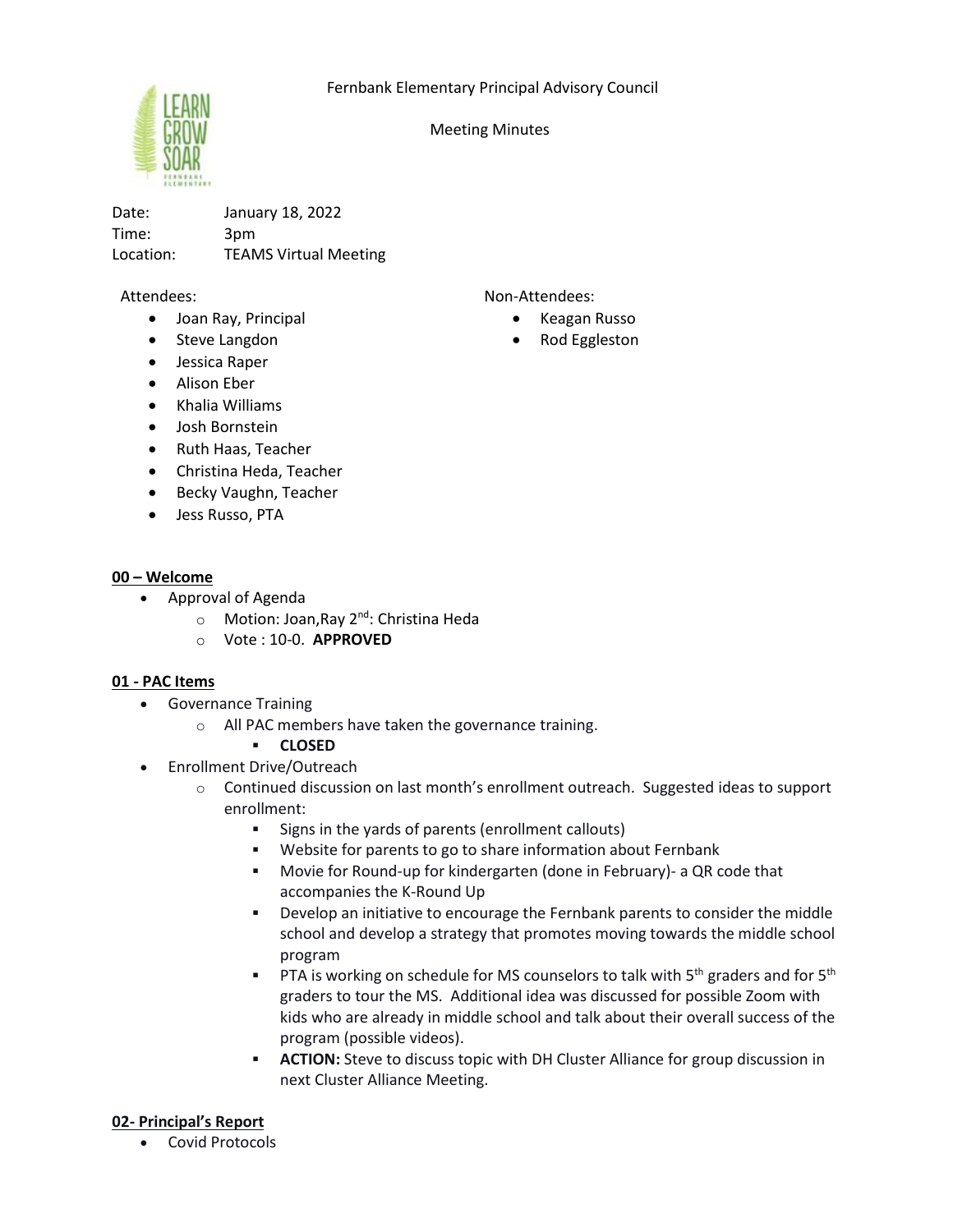- $\circ$  67 out of 768 students signed up for surveillance testing. Approximately 85% of the teachers and staff are also signed up. However, while the testing has gone very smoothly, the timeliness of the getting results back is unacceptable as they have been taking up to a week. Other districts that are surveillance testing are getting result back in 2-3 days. PAC discussed improvement ideas including drive to get rapid tests in school and switching to another testing service.
	- ACTION: Steve to write email to Marshall and Trenton discussing the timeliness of results and request action plan to improve.
- $\circ$  Additional families have opted-out of in-person school due to the current outbreak numbers.
- $\circ$  Students can remain home with an excused absence and get work sent home. Approximately 10-12% of students are out daily. While the District has confirmed that the absences are excused, and teachers are expressing concern regarding lost instruction time. Discussion was held regarding ideas to share message that school is safe and that the mitigation strategies are working well. Can we get vaccination numbers to share percentages? APS has ability for parents to upload vax cards. To date DCSD has not requested status data from parents.
	- **ACTION:** Steve to raise issue with Trenton and Marshall regarding ideas to publicize the safety in school to get parents more comfortable.
- $\circ$  The students are continuing to do well with wearing masks. However, the school is running low on disposal masks and request to donate disposal masks will be going out in future Flash.

o

- CSIP Review
	- o 3 areas of focus SEL (Social Emotional Learning), Literacy and Numeracy. Looking at Fall vs Winter MAP scores to confirm growth and determine next steps for Spring instruction.
- **IB Certification** 
	- o Program review nearly complete. IB confirmation expected soon.
- Parent Volunteers
	- $\circ$  Topic was discussed in further detail in the last Cluster Alliance meeting. No change in the written policy, though requests are reviewed on a case by case basis and some exceptions are being made. If parents have a specific request, they are to write an email to Trenton Arnold detailing the reason for the request.
		- **ACTION** Steve to continue discussion in DH Cluster Alliance.

# **03 - Students and Teachers**

- MAP Testing
	- $\circ$  Winter MAP testing is ongoing. Once complete, teachers will compare to Fall scores and determine how to support each child individually.
- Class Size / Waiver
	- $\circ$  Joan is planning to meet with Trenton Arnold to discuss how allocations are determined this year. Fernbank is one of only 17 non-Title 1 schools in DeKalb. Our parents and community sponsors make up the difference funding additional school resources.

# **04 -DeKalb County School District/Region 2**

- Druid Hills Cluster Alliance
	- o Next meeting date not yet confirmed.
		- **ACTION** Steve to forward virtual invitation to all once received.